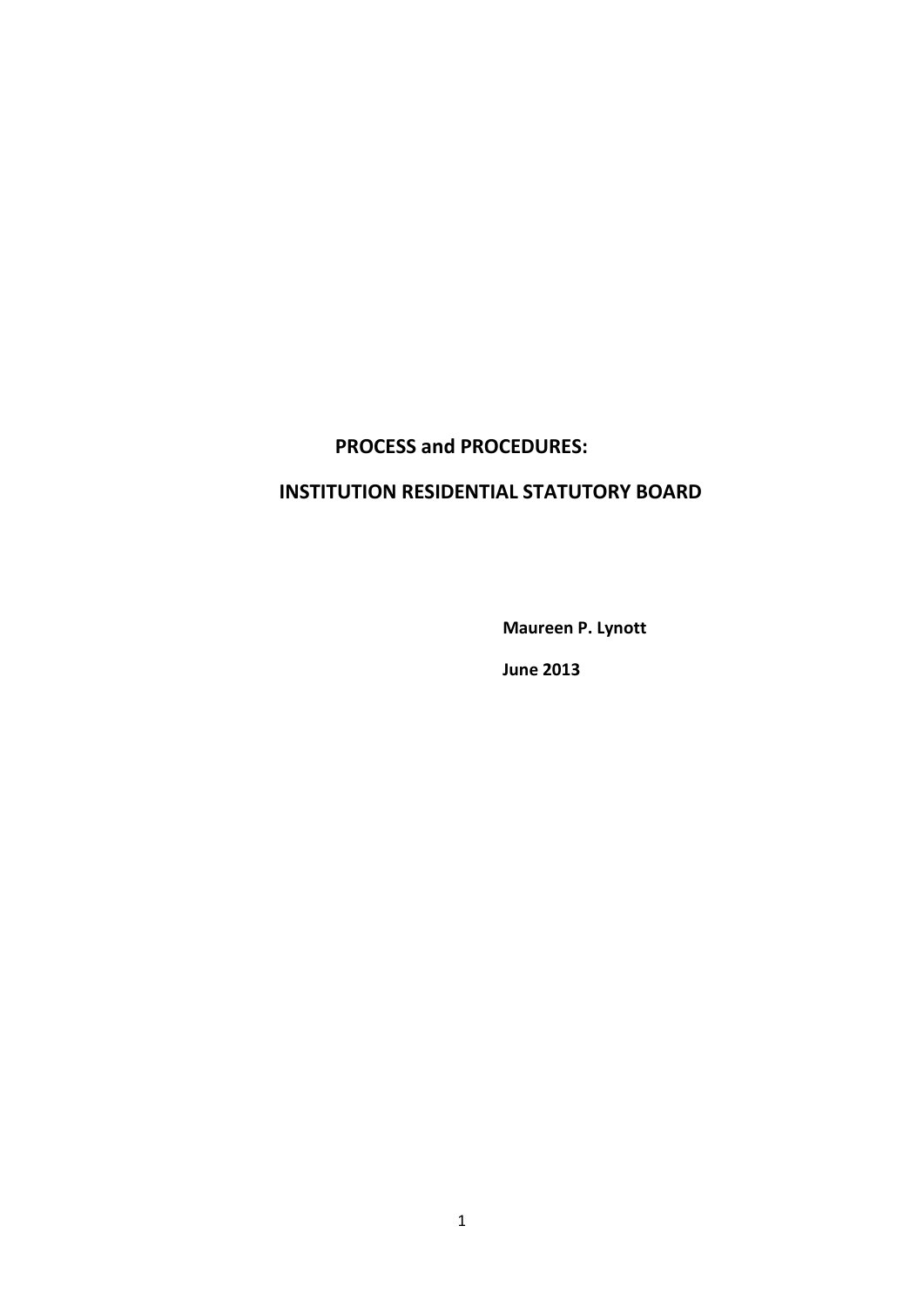# **The Act specifies that the Board shall carry out its functions under the Act "in a manner that promotes equity, consistency and transparency".**

The operations of the Statutory Fund, services it covers, how it pays, the amount it pays, the appropriateness, quality and value for money will undoubtedly be subject to considerable public scrutiny: clients, survivor groups, services, the political system and media. It is suggested that in terms of the Fund carrying out is responsibilities under the Act, it operate to the following three principles:

One, given the scrutiny that will arise and the overarching requirements for equity, consistency and transparency , the emphasis should be on standardised process/procedures/controls that are applied to all clients, unless exceptional circumstances of a specific client or approved service warrant otherwise. This will also facilitate efficiency of administration through ongoing operation of procedures for most clients and approved services, **the principle being, setting the parameters for the vast majority of cases and intervening administratively only when warranted.**

This will require careful consideration of such procedures in advance of implementation, and ideally implemented initially on a pilot basis followed then by review and finalisation of procedures.

# **The management of the Fund should largely act in the role of assuring compliance with procedures and standards, advocacy on behalf of clients in accessing approved services where issues or specialisation exist , and dealing with exceptional circumstances**.

The second principle suggested is to establish arrangements which enable services be provided by public authorities where such services and responsibility are within their core statutory remit such as housing, health and education, **the principle being not replicating existing public provision**. Given issues of access for some of these public services, this will require the Fund engage with Department officials and senior management in mobilising public agencies to ensure service agreements and protocols are in place.

The third principle is to build on and use the existing capability and resources that exist in providing services to former residents. For example: Towards Healing has a helpline with trained staff and an infrastructure for referral, case management, pricing for counseling in Ireland and the UK; some survivor groups have well established communication channels with clients which can facilitate consultation, information and communications as well as valuable experience of needs clients may have. **The principle being, don't reinvent the wheel… rather build on available capability.**

**These 3 principles can guide the Fund in operating in an informed, capable and efficient way.**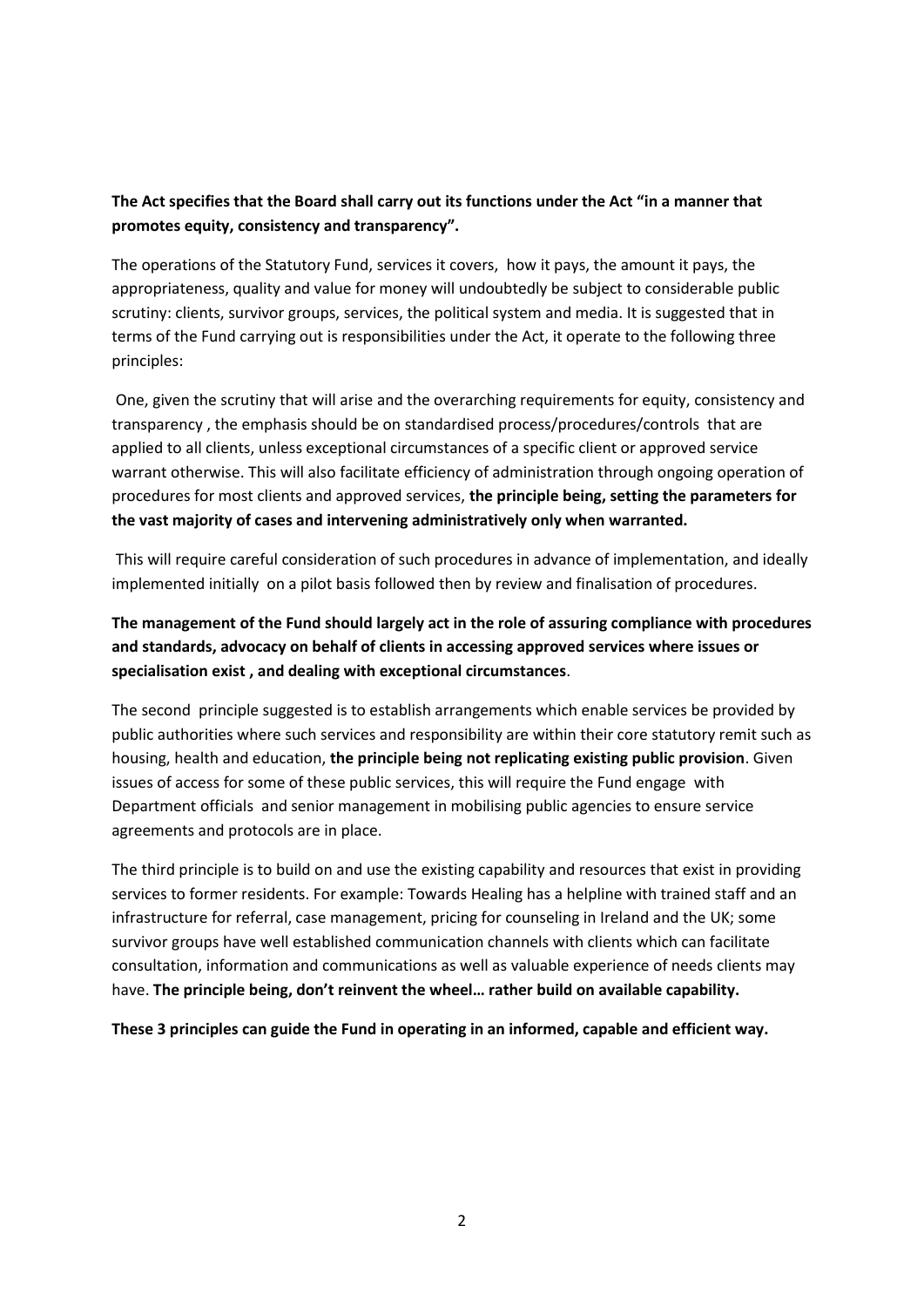### **The procedures/processes required in the Act are detailed below and include:**

- 1. Paying for grants and determining where the Fund will make arrangements for approved services or pay grants to former residents to avail of such approved services.
- 2. Approving of services
- 3. Liaison with public authorities
- 4. Evaluation of approved services
- 5. Information and awareness
- 6. Legal procedures

The attachment outlines the procedures and suggested sequencing of implementation.

### **A. PROCESS FOR PAYING GRANTS:**

# *Part 7: (1) Pay grants to former residents that they may avail of approved services; Part 20: Make arrangements for provision of approved service or pay former residents to avail of an approved service.*

In the first instance, the management of the Fund will need to project funding availability for the specified classes of service based on an assessment of the types of services clients will likely be seeking within the specified classes, the cost of these and the projected number of clients, etc. This will significantly determine the range of approved services and the extent/amount of service clients can avail of. For example, E3000 is generous support for counseling, but not necessarily for inpatient mental health treatment or housing needs. Thus, differential payment levels are likely to be required for the various classes of services. This assessment and determination on payment levels for classes of services is an important first step for the Fund as it will shape the range of services, quantum and extent of service available to clients

The determination of arranging and paying for approved services or paying the clients directly to avail of such services should be considered by class of approved services based on the availability and accessibility of the approved services, for example: approved counseling services may be readily available and accessible for clients to avail of directly, whereas specialised mental health or housing supports may not be. It is suggested the basis for determining this be the class of service not the individual client as this would be open to challenge.

**The generality should be that where approved services are readily available, clients should access and pay for these directly within the verification parameters set by the Fund**. If this process does not work out, after a pilot period, then tighter arrangements can be put in place as needed.

A process should be established to identify the classes of approved services that clients can access directly with the Fund making the information on approved services available to clients, and only being involved in exceptional cases. This procedure will also address any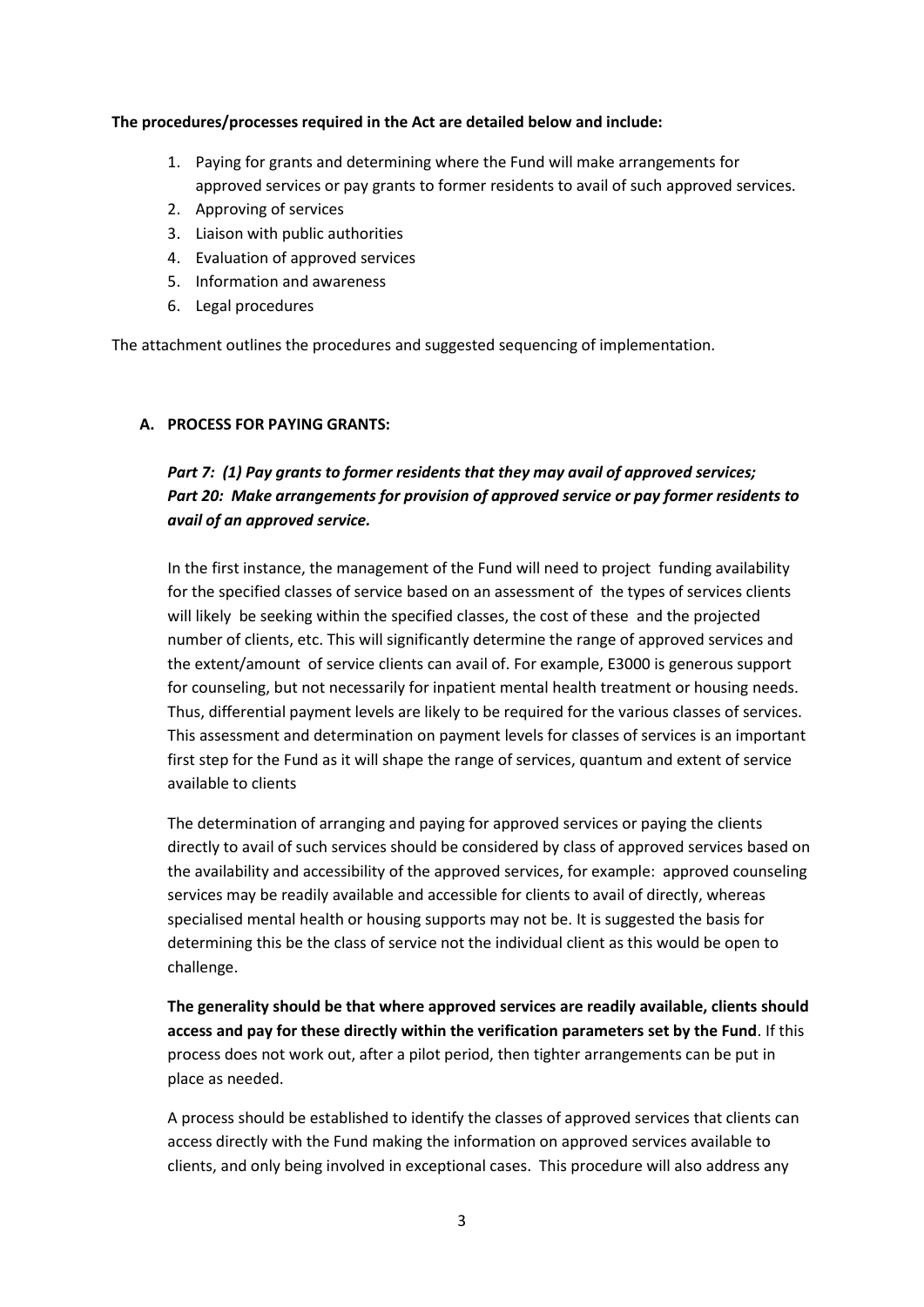criticism by providers of approved services where they consider they are not getting sufficient referrals; this becomes the decision of the client, not the Fund.

The criteria for approved services, per B, below will determine costs if any, agreed timelines to access and avail of services, etc in advance**.** 

# *(a) Part 9: Set criteria for awarding a grant: -- as per Part 8 class of service; -- apply limits to money for grant or arrangement; -- specify minimum standards; -- specify documentation required from former residents.*

For each class of service, appropriate guidelines should be outlined for awarding grants to clients. These should include range of spend, where applicable, for the class of service, range of timeframes and duration for participation by individual clients, documentation from client verifying takeup of service and of ongoing participation/takeup at appropriate intervals.

### *(b) Part 9: Grants can be made for relief of hardship*

Circumstances of what constitutes hardship should be defined, and one assumes it is highly exceptional and where there is significant danger to wellbeing that cannot be met through state provision in the immediate term ( such as lack of housing or food, risk of self harm or harm to children, etc). A maximum amount for such immediate relief should be agreed with the Board and approval be the responsibility of the Chief Executive of the Fund.

### **B. PROCESS FOR APPROVING SERVICES:**

*Part 7: (1) Determine approved services;*

 *Set criteria for arranging services;*

*Part 8: (2) The Board may determine if a specific service, per designated class of service, is approved based on: -- likely effect on health/well being, personal/social development, education, living conditions; -- minimum standard required; --other as the Board determines*

This is likely to be a potential area of contention with service providers and potentially also with clients. Due to a duty of care and the requirement for public transparency, the Board will want to ensure quality of services that are being arranged for clients, and fairness in the designation of services as approved. Thus, the requirements and criteria will need to be clear and consistent.

It may be useful to advertise for service providers to apply to the Fund to be considered as an approved service within the specified classes, and for providers to complete an application based on criteria set by the Fund.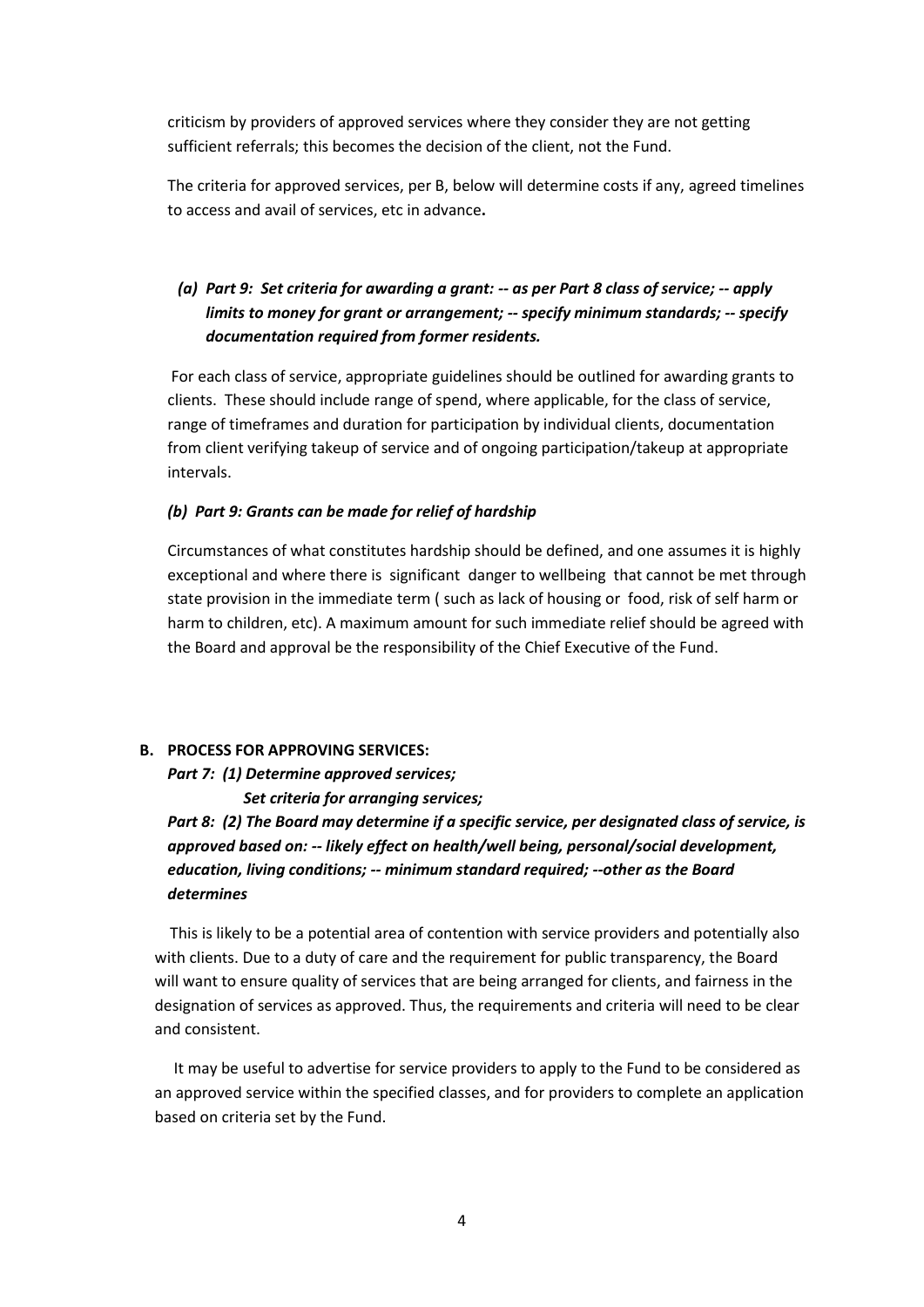Assessment of applications should involve appropriate professional advice to the Board on the likely effect of services which apply on the health/well being, personal/social development, education, living conditions, etc. of clients.

Criteria for approval should replicate existing approval processes operated by statutory and professional bodies and include: those services accredited by statutory or professional bodies; those receiving state funding which include a monitoring/evaluation requirement; those voluntary bodies that can document monitoring of service provision, external evaluation and compliance with board governance standards, evidence of quality standards and assurance, as well as appropriate references.

Within these overall requirements, approved services should be those which have a track record and expertise in working with former residents, are easily accessible for clients of the Statutory Fund, will accept an agreed scale of fees where these arise, will provide services to agreed timeframes, and will submit appropriate verification at relevant intervals.

Further, upon clients' completion of an approved service, a routine brief feedback form should be supplied to clients to have an ongoing picture of appropriateness of service provision.

#### **C. PROCESS FOR LIAISING WITH PUBLIC AUTHORITIES:**

# (a) *Part 7 (3) Have regard to the existence of publicly available services and the need for the most beneficial, efficient and effective use of service***s;**

This Part is concerned with overall interaction between the executive of the Board and senior management of relevant public authorities. It will be necessary in the first instance, to determine those public services which are within the specified classes within the Act and to identify with their management the availability of services for clients such as: range, wait times, geographic availability. **The principle here is that where public authorities have a statutory responsibility to provide specific services ( housing, health, education ) these should be available to clients of the Fund**. Service level agreements and protocols should be set in place between the Fund and senior management of public authorities.

In particular, for those services not available outside of the public sector, specific arrangements will need to be established between the management level of the Board and the public body to assure appropriate access and provision for clients of the Board who are in need of such services. This will likely require significant involvement by the Fund management, at least in the first phase.

*(b) Part 25: Liaison officers to be designated with public authorities; Advise former residents of its publicly available services; Provide information on the range of publicly available services;*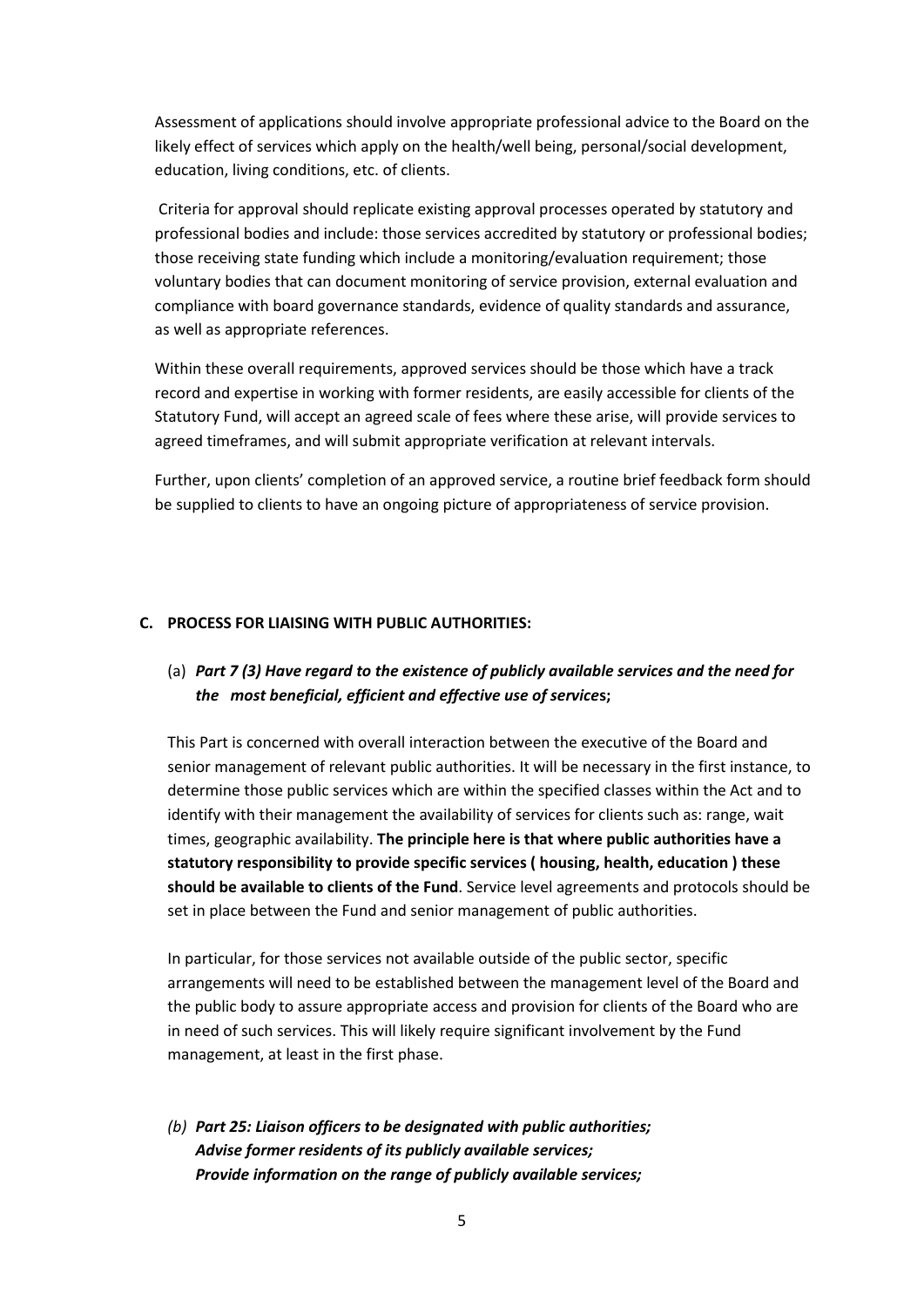### *Liaise with public authorities on individual applications.*

This Part is concerned with the ongoing logistic arrangements on behalf of clients of the Fund – information, contact points, processes for referrals, etc. The management of the Fund should convene an ongoing liaison group with designated liaison officers to plan provision for clients, address issues arising, etc. Liaison officers should be expected to act within the parameters and service level commitments made by the public authority with the Fund.

## (c) *Part 20: Former residents to authorise Board to liaise with public authorities on their behalf***.**

As part of seeking referral to public services, a consent procedure will be needed to authorise the Fund to pursue such.

### **D. EVALUATION OF APPROVED SERVICES:**

# *Part 7: (2) Evaluate the effectiveness of approved services in meeting the needs of former residents***.**

This should encompass:

- Ongoing feedback from clients upon completion of services
- **Professional evaluation of the range of approved services and impact on clients on an** an annual basis; this to be on the classes of services not evaluation of specific services or providers (where there is an issue with a specific service provider warranting investigation, this should be done on an as needed basis).
- Surveys of customer satisfaction and complaints on a quarterly basis.
- Monthly statistics/metrics on contacts, referrals, take up, completions, cost, etc.
- Benchmarking with a comparator organisation internationally.
- The Board should agree a designated maximum percent of administrative spend for the Fund.

### **E. INFORMATION AND AWARENESS:**

# *Part 7: (1) Promote understanding of approved services and publicly available services to former residents of the effect of abuse.*

# *(2) Inform former residents of functions of the Board; Consult with those the Board thinks may be affected by the performance of the Board and its functions;*

This should include good media use: website, information to survivor groups, phone line for information, brochure, media articles and appearances, etc. These should both promote access to the Fund but also provided clarity on how the Fund operates, what it covers, and what it does not do.